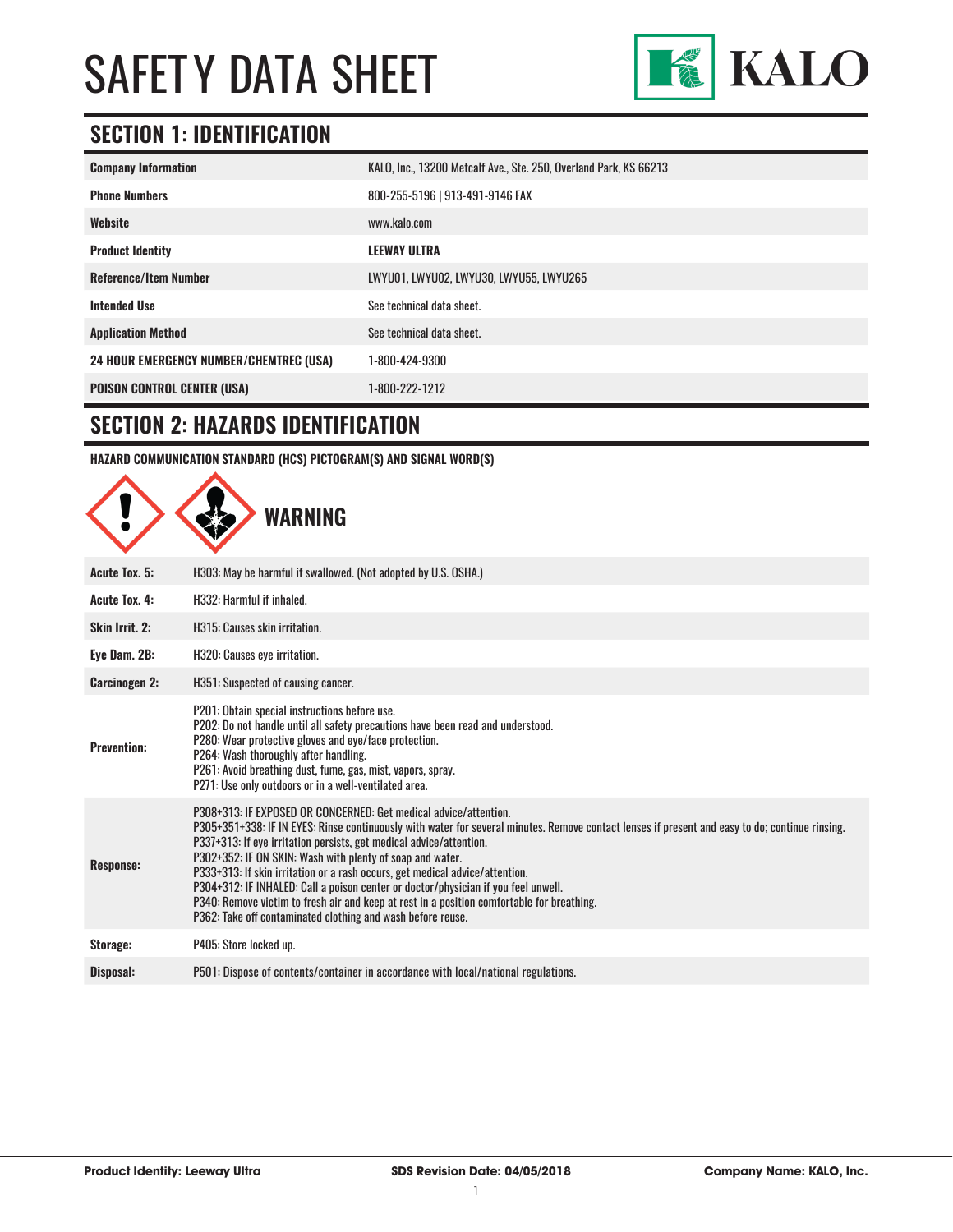

#### **SECTION 3: COMPOSITION/INFORMATION ON INGREDIENTS**

**This product is labeled with the following GHS classifications, as it contains substances that present a hazard within the meaning of the relevant State and Federal Hazardous Substances regulations. This product is a proprietary blend and the ingredients and mixture percentages are being withheld as confidential business information.**

| <b>Ingredient/Chemical Designations:</b> | <b>Proprietary Surfactant</b>                                                                                  |
|------------------------------------------|----------------------------------------------------------------------------------------------------------------|
| <b>CAS No.:</b>                          | Proprietary                                                                                                    |
| Weight %:                                | 10% - 25%                                                                                                      |
| Notes:                                   | [1] Substance classified with a health or environmental hazard.                                                |
| <b>Ingredient/Chemical Designations:</b> | <b>Proprietary Surfactant</b>                                                                                  |
| <b>CAS No.:</b>                          | Proprietary                                                                                                    |
| Weight %:                                | $1.0\% - 10\%$                                                                                                 |
| Notes:                                   | [1] Substance classified with a health or environmental hazard.                                                |
| <b>Ingredient/Chemical Designations:</b> | Glycerol                                                                                                       |
| <b>CAS No.:</b>                          | 0000056-81-5                                                                                                   |
| Weight %:                                | $1.0\% - 10\%$                                                                                                 |
| Notes:                                   | [1] Substance classified with a health or environmental hazard. [2] Substance with a workplace exposure limit. |
| <b>Ingredient/Chemical Designations:</b> | <b>Sulfuric Acid</b>                                                                                           |
| <b>CAS No.:</b>                          | 0007664-93-9                                                                                                   |
| Weight %:                                | $1.0\% - 10\%$                                                                                                 |
| Notes:                                   |                                                                                                                |
|                                          | [1] Substance classified with a health or environmental hazard. [2] Substance with a workplace exposure limit. |
| <b>Ingredient/Chemical Designations:</b> | Ethanolamine                                                                                                   |
| <b>CAS No.:</b>                          | 0000141-43-5                                                                                                   |
| Weight %:                                | $1.0\% - 10\%$                                                                                                 |
| Notes:                                   | [1] Substance classified with a health or environmental hazard. [2] Substance with a workplace exposure limit. |
| <b>Ingredient/Chemical Designations:</b> | Potassium Hydroxide                                                                                            |
| <b>CAS No.:</b>                          | 0001310-58-3                                                                                                   |
| Weight %:                                | $1.0\% - 10\%$                                                                                                 |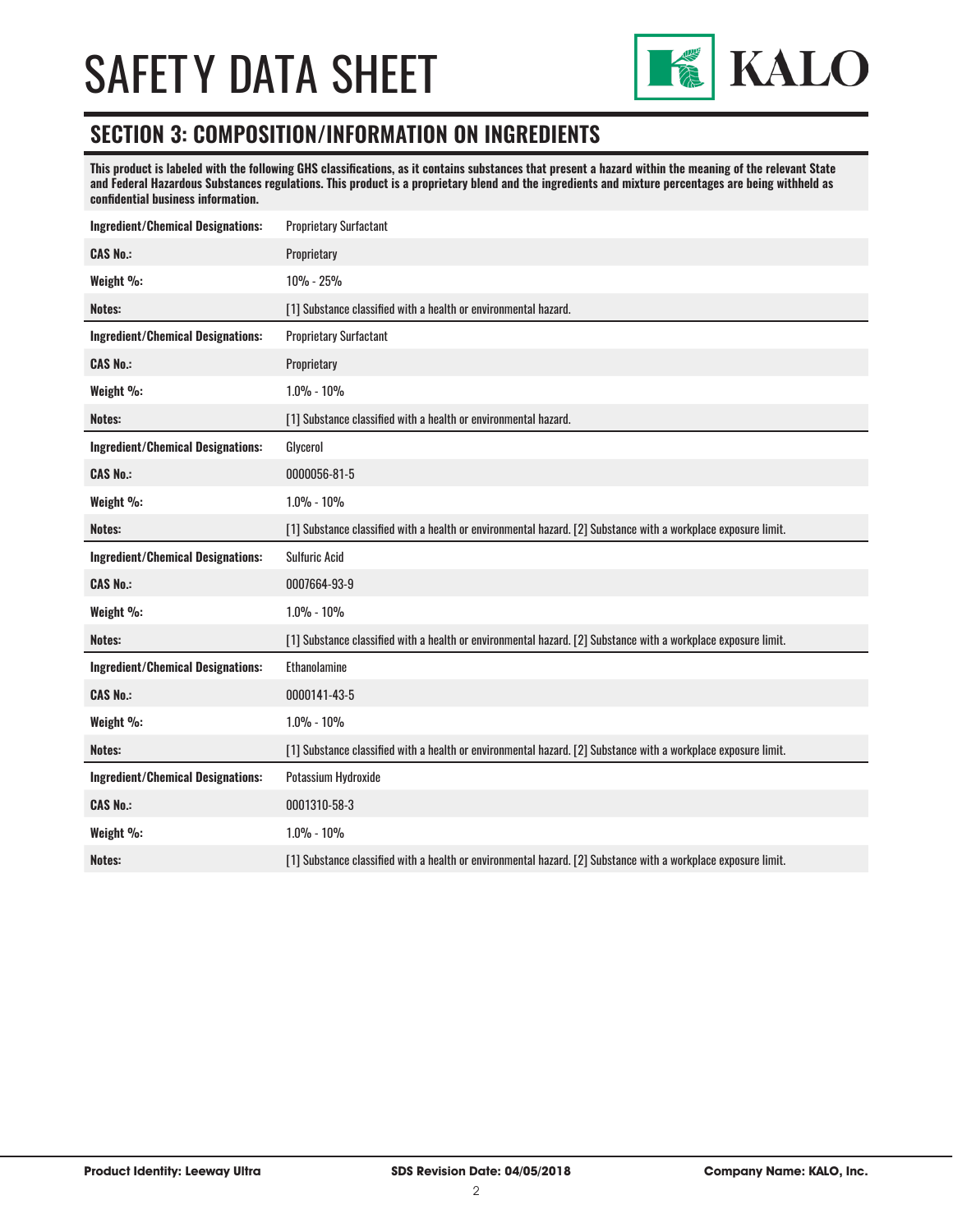

#### **SECTION 4: FIRST AID MEASURES**

#### **[DESCRIPTIONS]**

| General:           | In all cases of doubt, or when symptoms persist, seek medical attention. Never give anything by mouth to an unconscious person.                                                                                                         |
|--------------------|-----------------------------------------------------------------------------------------------------------------------------------------------------------------------------------------------------------------------------------------|
| <b>Inhalation:</b> | Remove to fresh air. Keep patient warm and at rest. If breathing is irregular or stopped, give artificial respiration. If unconscious, place in the recovery<br>position and obtain immediate medical attention. Give nothing by mouth. |
| Eyes:              | Irrigate copiously with clean fresh water for at least 10 minutes, holding the eyelids apart and seek medical attention.                                                                                                                |
| Skin:              | Remove contaminated clothing. Wash skin thoroughly with soap and water or use a recognized skin cleanser. Do NOT use solvents or thinners.                                                                                              |
| Ingestion:         | If accidentally swallowed, obtain immediate medical attention. Keep at rest, Do NOT induce vomiting.                                                                                                                                    |
|                    | [MOST IMPORTANT SYMPTOMS AND EFFECTS, BOTH ACUTE AND DELAYED]                                                                                                                                                                           |
| Overview:          | No adverse symptoms or effects anticipated under normal handling conditions. See Section 2 for further details.                                                                                                                         |
| Eyes:              | <b>Causes eye irritation.</b>                                                                                                                                                                                                           |
| Skin:              | <b>Causes skin irritation.</b>                                                                                                                                                                                                          |
| Ingestion:         | May be harmful if swallowed. (Not adopted by U.S. OSHA.)                                                                                                                                                                                |

#### **SECTION 5: FIREFIGHTING MEASURES**

| <b>Extinguishing Media:</b>     | Recommended extinguishing media: alcohol resistant foam, CO <sup>2</sup> , powder, water spray. Do not use water jet.                                                                                                                                                                                                                                  |
|---------------------------------|--------------------------------------------------------------------------------------------------------------------------------------------------------------------------------------------------------------------------------------------------------------------------------------------------------------------------------------------------------|
| <b>Special Hazards:</b>         | Combustion may yield smoke, carbon monoxide, and other products of incomplete combustion. Oxides of sulfur, nitrogen or phosphorus<br>may also be formed. Obtain special instructions before use. Do not handle until all safety precautions have been read and understood. Avoid<br>breathing dust, fume, gas, mist, vapors and spray.                |
| <b>Advice For Firefighters:</b> | Evacuate area. Prevent contamination from run-off of adjacent areas, streams, drinking water and sewers. Do not flush down sewers or other<br>drainage systems. Exposed firefighters must wear standard protective equipment and in enclosed areas self-contained breathing apparatus.<br>Use water-spray to cool fire-exposed surfaces and personnel. |

#### **SECTION 6: ACCIDENTAL RELEASE MEASURES**

| <b>Precautions/Procedures:</b>                                         | Keep all sources of ignition away from spill/release. In case of a major spill or spillage in a confined space evacuate the area and<br>check vapor levels.                                                                                                                                                                                                                                                                                                                                                                                                                                                                                                               |
|------------------------------------------------------------------------|---------------------------------------------------------------------------------------------------------------------------------------------------------------------------------------------------------------------------------------------------------------------------------------------------------------------------------------------------------------------------------------------------------------------------------------------------------------------------------------------------------------------------------------------------------------------------------------------------------------------------------------------------------------------------|
| <b>Environmental Precautions:</b>                                      | Do not allow spills to enter drains or water courses.                                                                                                                                                                                                                                                                                                                                                                                                                                                                                                                                                                                                                     |
| <b>Methods and Material For</b><br><b>Containment and Cleaning Up:</b> | Ventilate the area and avoid breathing vapors. Take the personal protective measures listed in Section 8. Contain and absorb spillage<br>with non-combustible materials (e.g. sand/earth/vermiculite). Place in closed containers outside buildings and dispose of according<br>to the Waste Regulations (see Section 13). Clean, preferably with a detergent. Do not use solvents. Do not allow spills to enter drains<br>or water courses. If drains, sewers, streams or lakes are contaminated, inform the local water company immediately. In the case of<br>contamination of rivers, streams, or lakes, the Environmental Protection Agency should also be informed. |

### **SECTION 7: HANDLING AND STORAGE**

| <b>Precautions For Safe Handling:</b> | Do not get in eyes, on skin, or on clothing. Do not breathe vapors or mists. Keep container closed. Use only with adequate<br>ventilation. Use good personal hygiene practices. Wash hands before eating, drinking, smoking. Remove contaminated clothing and<br>wash before reuse. Destroy contaminated belts and shoes and other items that cannot be decontaminated.<br>See Section 2 for further details. |
|---------------------------------------|---------------------------------------------------------------------------------------------------------------------------------------------------------------------------------------------------------------------------------------------------------------------------------------------------------------------------------------------------------------------------------------------------------------|
| <b>Conditions For Safe Storage:</b>   | Store in tightly closed containers in dry, well-ventilated area, away from excessive heat and incompatibles.<br>See Section 2 for further details.                                                                                                                                                                                                                                                            |
| <b>Incompatible Materials:</b>        | Oxidizing agents.                                                                                                                                                                                                                                                                                                                                                                                             |
| <b>Specific End Use(s):</b>           | See technical data sheet.                                                                                                                                                                                                                                                                                                                                                                                     |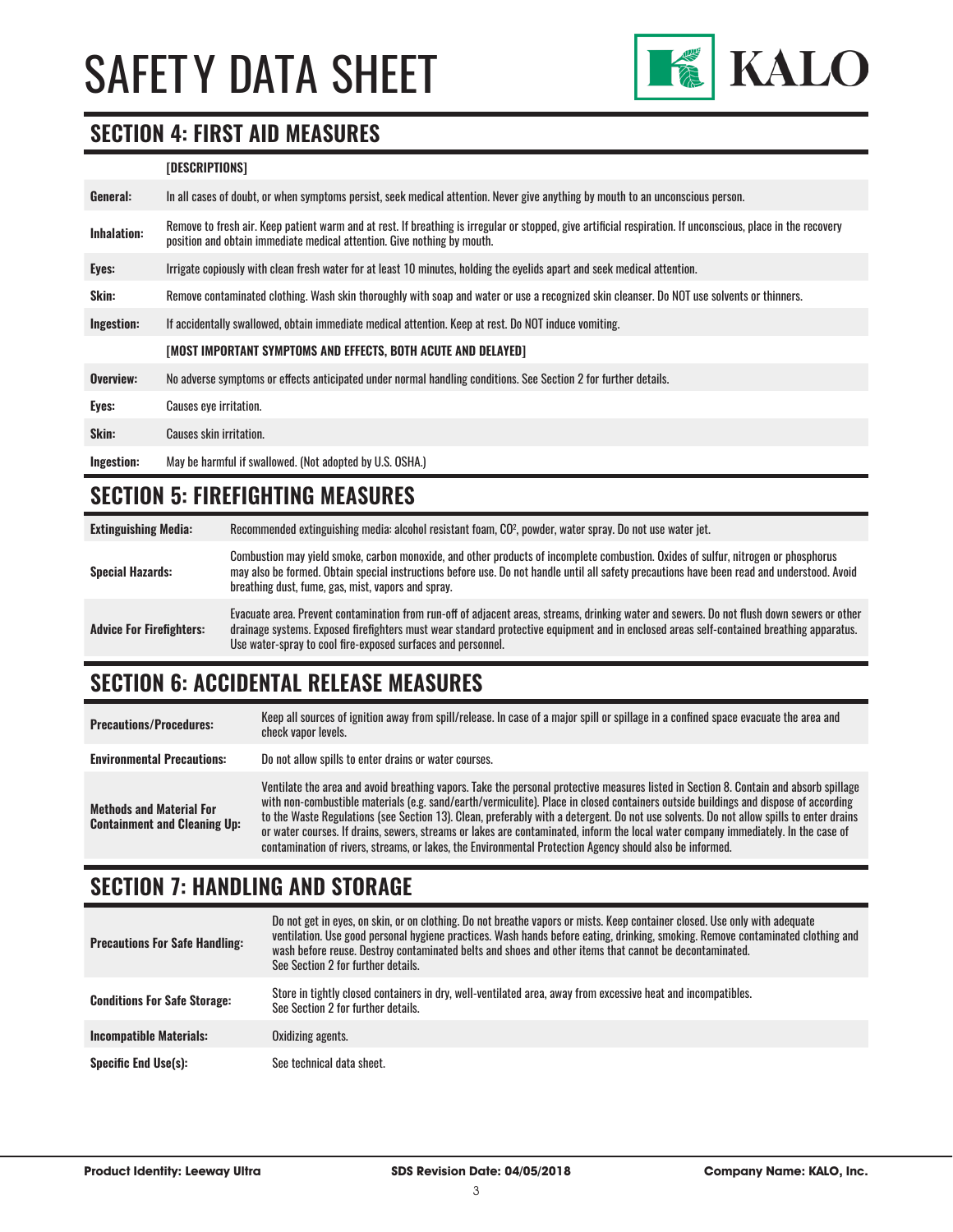

### **SECTION 8: EXPOSURE CONTROLS/PERSONAL PROTECTION**

**Exposure Data:** This product contains the following ingredients with workplace exposure limits:

| <b>CAS No.</b> | Ingredient                    | <b>Source</b> | Value                                                               |
|----------------|-------------------------------|---------------|---------------------------------------------------------------------|
| 0000056-81-5   | Glycerol                      | <b>OSHA</b>   | TWA: 15mg/m <sup>3</sup> (total), TWA: 5mg/ m <sup>3</sup> (resp)   |
|                |                               | <b>ACGIH</b>  | TWA: 3mg/m <sup>3</sup> (resp), TWA: 10mg/ m <sup>3</sup> (mist)    |
|                |                               | <b>NIOSH</b>  | <b>No Established RELs</b>                                          |
|                |                               | <b>OSHA</b>   | TWA: $3$ ppm (6mg/m <sup>3</sup> )                                  |
| 0000141-43-5   | Ethanolamine                  | <b>ACGIH</b>  | TWA: 3 ppm / STEL: 6ppm                                             |
|                |                               | <b>NIOSH</b>  | TWA: 3 ppm (8mg/m <sup>3</sup> ) / ST: 6 ppm (15mg/m <sup>3</sup> ) |
|                | Potassium Hydroxide           | <b>OSHA</b>   | No Established Limit                                                |
| 0001310-58-3   |                               | ACGIH         | Ceiling: 2mg/m <sup>3</sup>                                         |
|                |                               | <b>NIOSH</b>  | C: 2mg/m <sup>3</sup>                                               |
|                | <b>Proprietary Surfactant</b> | <b>OSHA</b>   | No Established Limit                                                |
| Proprietary    |                               | ACGIH         | No Established Limit                                                |
|                |                               | <b>NIOSH</b>  | No Established Limit                                                |
| Proprietary    | <b>Proprietary Surfactant</b> | <b>OSHA</b>   | No Established Limit                                                |
|                |                               | <b>ACGIH</b>  | No Established Limit                                                |
|                |                               | <b>NIOSH</b>  | No Established Limit                                                |
|                | <b>Sulfuric Acid</b>          | <b>OSHA</b>   | TWA: $1mg/m3$                                                       |
| 0007664-93-9   |                               | ACGIH         | TWA: 0.2mg/m <sup>3</sup> / A1, 1, Revised 2004                     |
|                |                               | <b>NIOSH</b>  | TWA: $1mg/m3$                                                       |

**Carcinogen Data:** This product contains the following ingredients (at greater than 0.1%) that are suspected of being, or known to be, a carcinogen under OSHA, NTP or IARC.

| <b>CAS No.</b> | <b>Ingredient</b>             | <b>Source</b> | Value                                                                 |
|----------------|-------------------------------|---------------|-----------------------------------------------------------------------|
| 0000056-81-5   | Glycerol                      | <b>OSHA</b>   | Select Carcinogen: No                                                 |
|                |                               | <b>NTP</b>    | Known: No / Suspected: No                                             |
|                |                               | <b>IARC</b>   | Group 1: No / Group 2a: No / Group 2b: No / Group 3: No / Group 4: No |
| 0000141-43-5   |                               | <b>OSHA</b>   | Select Carcinogen: No                                                 |
|                | <b>Fthanolamine</b>           | <b>NTP</b>    | Known: No / Suspected: No                                             |
|                |                               | <b>IARC</b>   | Group 1: No / Group 2a: No / Group 2b: No / Group 3: No / Group 4: No |
|                | Potassium Hydroxide           | <b>OSHA</b>   | Select Carcinogen: No                                                 |
| 0001310-58-3   |                               | <b>NTP</b>    | Known: No / Suspected: No                                             |
|                |                               | <b>NIOSH</b>  | Group 1: No / Group 2a: No / Group 2b: No / Group 3: No / Group 4: No |
| Proprietary    | <b>Proprietary Surfactant</b> | <b>OSHA</b>   | Select Carcinogen: No                                                 |
|                |                               | <b>NTP</b>    | Known: No / Suspected: No                                             |
|                |                               | <b>IARC</b>   | Group 1: No / Group 2a: No / Group 2b: No / Group 3: No / Group 4: No |
| Proprietary    | <b>Proprietary Surfactant</b> | <b>OSHA</b>   | Select Carcinogen: No                                                 |
|                |                               | <b>NTP</b>    | Known: No / Suspected: No                                             |
|                |                               | IARC          | Group 1: No / Group 2a: No / Group 2b: No / Group 3: No / Group 4: No |
| 0007664-93-9   | <b>Sulfuric Acid</b>          | <b>OSHA</b>   | Select Carcinogen: No                                                 |
|                |                               | <b>NTP</b>    | TWA: 0.2mg/m <sup>3</sup> / A1, 1, Revised 2004                       |
|                |                               | <b>IARC</b>   | Group 1: No / Group 2a: No / Group 2b: No / Group 3: No / Group 4: No |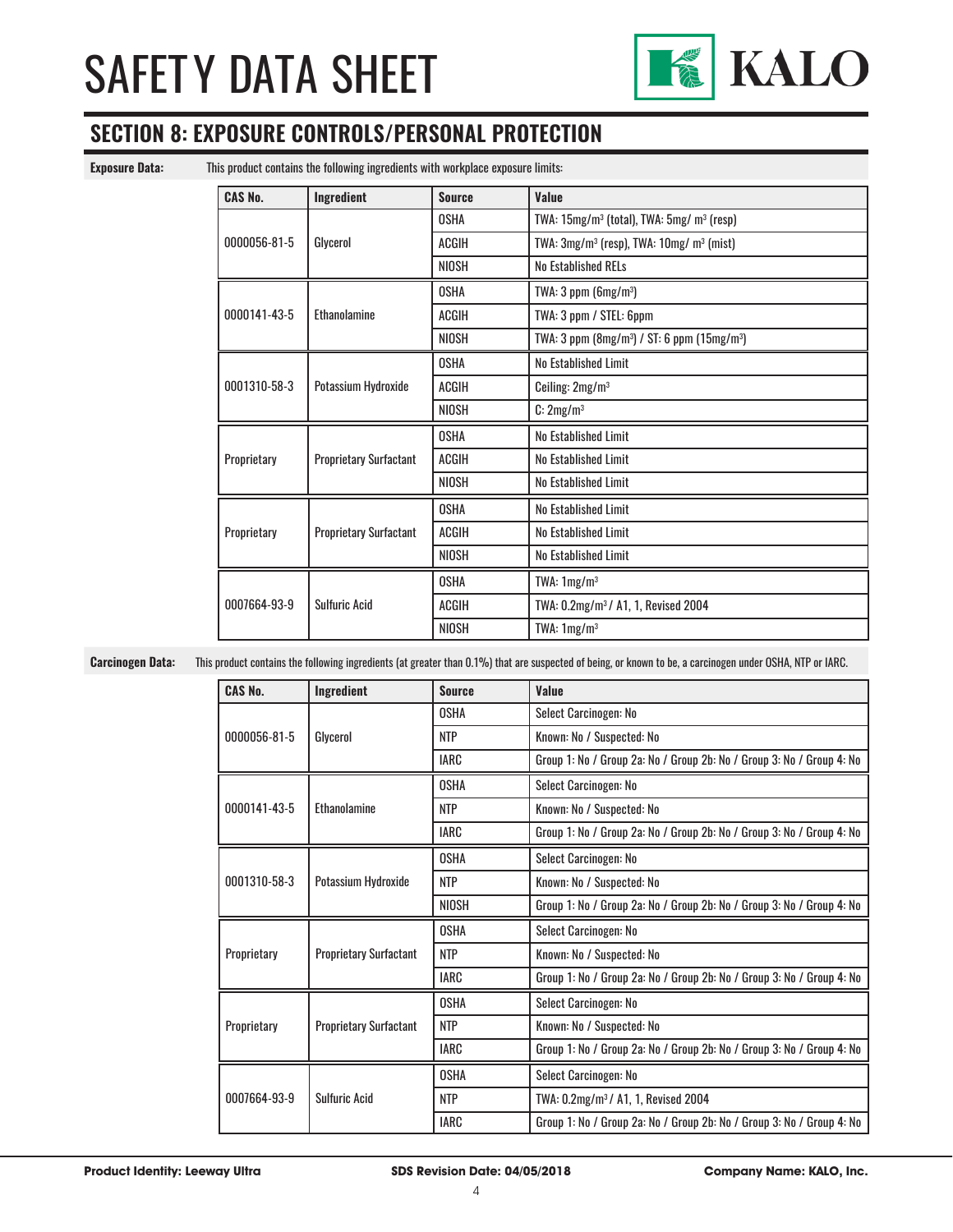

|                              | <b>IEXPOSURE CONTROLSI</b>                                                                                                                                                                                                                                                                                                             |
|------------------------------|----------------------------------------------------------------------------------------------------------------------------------------------------------------------------------------------------------------------------------------------------------------------------------------------------------------------------------------|
| <b>Respiratory:</b>          | If workers are exposed to concentrations above the exposure limit, they must use the appropriate certified respirators.                                                                                                                                                                                                                |
| Eyes:                        | Wear safety eyewear (e.g. safety spectacles/goggles/visors) to protect against the splash of liquids.                                                                                                                                                                                                                                  |
| Skin:                        | Overalls, which cover the body, arms, and legs, should be worn. Skin should not be exposed. All parts of the body should be washed after<br>contact.                                                                                                                                                                                   |
| <b>Engineering Controls:</b> | Provide adequate ventilation. Where reasonably practicable, this should be achieved by the use of local exhaust ventilation and good general<br>extraction. If these are not sufficient to maintain concentrations of particulates, and any vapor below occupational exposure limits, suitable<br>respiratory protection must be worn. |
| <b>Other Work Practices:</b> | See technical data sheet. See Prevention in Section 2.                                                                                                                                                                                                                                                                                 |

### **SECTION 9: PHYSICAL AND CHEMICAL PROPERTIES**

| <b>Appearance:</b>                                | <b>Clear Pale Yellow Liquid</b>      |
|---------------------------------------------------|--------------------------------------|
| Odor:                                             | Fatty                                |
| <b>Odor Threshold:</b>                            | <b>Not Measured</b>                  |
| pH:                                               | $2.5 - 3.5$                          |
| <b>Specific Gravity:</b>                          | $1.16 - 1.17$                        |
| <b>Flashpoint:</b>                                | >200°C (>93°C) SETA Flash Closed Cup |
| <b>Solubility in Water:</b>                       | <b>Not Measured</b>                  |
| Viscosity (cSt):                                  | <b>Not Measured</b>                  |
| $VOC\%$                                           | <b>Not Measured</b>                  |
| <b>Vapor Pressure (Pa):</b>                       | <b>Not Measured</b>                  |
| <b>Vapor Density:</b>                             | <b>Not Measured</b>                  |
| <b>Melting/Freezing Points:</b>                   | <b>Not Measured</b>                  |
| Initial Boiling Point/Range (OF/OC):              | No Established Limit                 |
| <b>Flammability (Solid, Gas):</b>                 | <b>Not Measured</b>                  |
| <b>Upper Flammability/Explosive Limits:</b>       | <b>Not Measured</b>                  |
| Lower Flammability/Explosive Limits:              | <b>Not Measured</b>                  |
| <b>Decomposition Temperature:</b>                 | <b>Not Measured</b>                  |
| <b>Auto-Ignition Temperature:</b>                 | <b>Not Measured</b>                  |
| Partition Co-Efficient n-octanol/water (Log Kow): | <b>Not Measured</b>                  |
| <b>Evaporation Rate (Ether=1):</b>                | <b>Not Measured</b>                  |
| Other:                                            | No other relevant information.       |

### **SECTION 10: STABILITY AND REACTIVITY**

| Reactivity:                              | Not chemically reactive.                                                                                |
|------------------------------------------|---------------------------------------------------------------------------------------------------------|
| <b>Chemical Stability:</b>               | Stable under normal ambient and anticipated conditions of use.                                          |
| <b>Hazardous Reactions:</b>              | Hazardous reactions not anticipated.                                                                    |
| <b>Conditions To Avoid:</b>              | Extended exposure to high temperatures can cause decomposition. Avoid all possible sources of ignition. |
| Incompatible Materials:                  | Oxidizing agents.                                                                                       |
| <b>Hazardous Decomposition Products:</b> | Not anticipated under normal conditions of use.                                                         |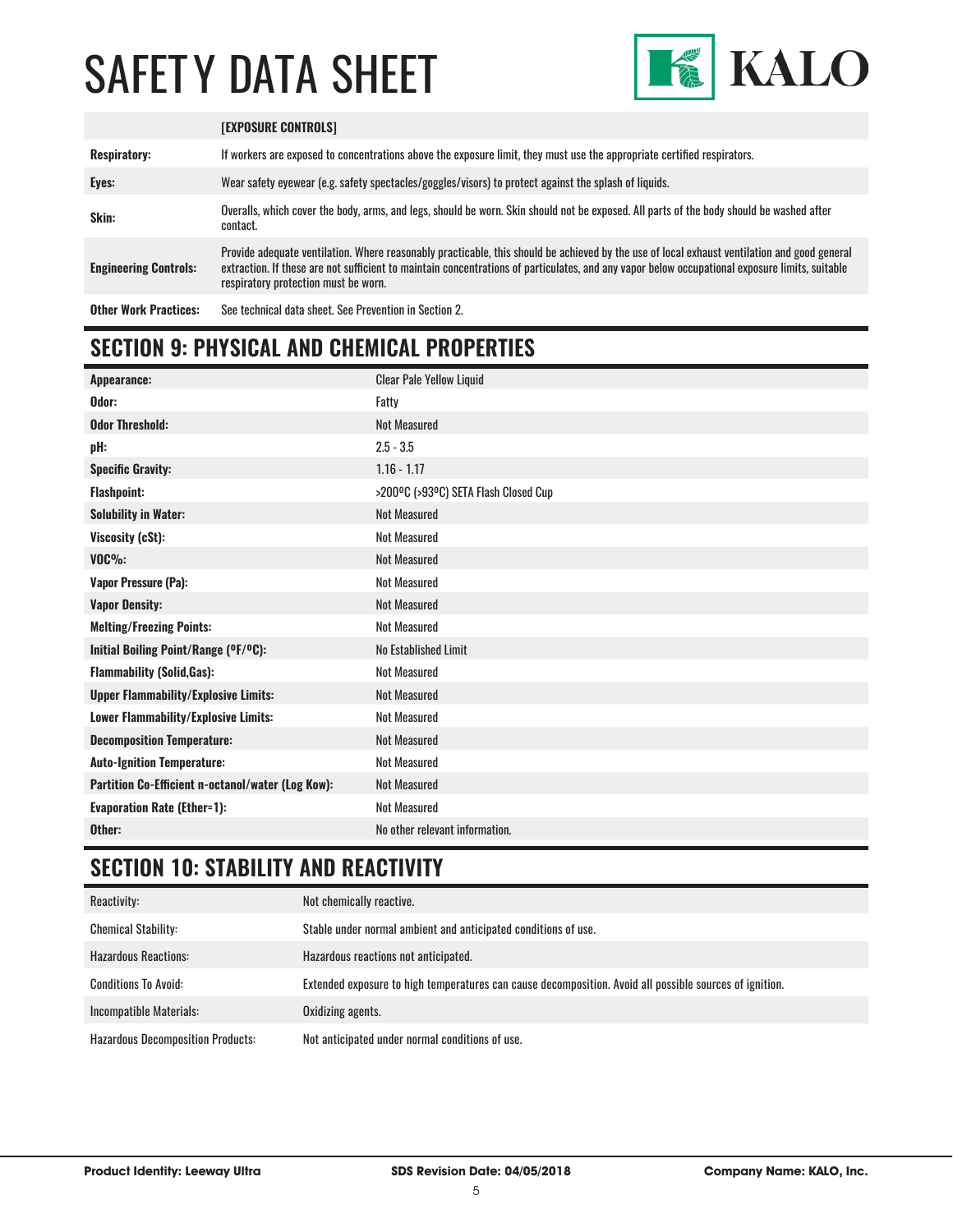

### **SECTION 11: TOXICOLOGICAL INFORMATION**

| <b>ACUTE TOXICITY ESTIMATE (ATE)</b>                              |                                                         |                          |
|-------------------------------------------------------------------|---------------------------------------------------------|--------------------------|
| Ingredients:                                                      | <b>Proprietary Blend</b>                                |                          |
| Oral LD50mg/kg:                                                   | >2,000.00/Category: NA                                  |                          |
| Skin LD50mg/kg:                                                   | >2,000.00/Category: NA                                  |                          |
| <b>Inhalation Vapor/L/4hr:</b>                                    | 11.00/Category: NA                                      |                          |
| Inhalation Dust/Mist LC50mg/L/4hr:                                | 1.50/Category: NA                                       |                          |
| <b>ITEM</b>                                                       | <b>HAZARD</b>                                           | <b>CATEGORY</b>          |
| <b>Acute Toxicity (mouth):</b>                                    | May be harmful if swallowed (Not adopted by U.S. OSHA.) | 5                        |
| <b>Acute Toxicity (skin):</b>                                     | <b>Not Applicable</b>                                   | $\overline{\phantom{a}}$ |
| <b>Acute Toxicity (inhalation):</b>                               | Harmful if inhaled.                                     | 4                        |
| <b>Skin Corrosion/Irritation:</b>                                 | <b>Causes skin irritation.</b>                          | $\overline{2}$           |
| <b>Eye Damage/Irritation:</b>                                     | <b>Causes eye irritation</b>                            | 2B                       |
| <b>Sensitization (respiratory):</b>                               | <b>Not Applicable</b>                                   | $\overline{\phantom{a}}$ |
| <b>Sensitization (skin):</b>                                      | <b>Not Applicable</b>                                   | --                       |
| <b>Germ Toxicity:</b>                                             | <b>Not Applicable</b>                                   | --                       |
| <b>Carcinogenicity:</b>                                           | Not Applicable                                          | $\overline{\phantom{a}}$ |
| <b>Reproductive Toxicity:</b>                                     | <b>Not Applicable</b>                                   | --                       |
| <b>Specific Target Organ Systemic Toxicity-Single Exposure:</b>   | Not Applicable                                          | $\overline{\phantom{a}}$ |
| <b>Specific Target Organ Systemic Toxicity-Repeated Exposure:</b> | Not Applicable                                          | $\overline{\phantom{a}}$ |
| <b>Aspiration Hazard:</b>                                         | <b>Not Applicable</b>                                   | $\overline{\phantom{a}}$ |

### **SECTION 12: ECOLOGICAL INFORMATION**

| <b>Ecotoxicity:</b>                    | Ecotoxocity studies have not been conducted on this preparation. |
|----------------------------------------|------------------------------------------------------------------|
| <b>Persistence and Degradability:</b>  | There is no data available on the preparation itself.            |
| <b>Bioaccumulative Potential:</b>      | Not measured.                                                    |
| <b>Mobility In Soil:</b>               | No data available.                                               |
| <b>Results of PBT and vPvB Assess:</b> | This product contains no PBT/vPvB chemicals.                     |
| <b>Other Adverse Effects:</b>          | No data available.                                               |

### **SECTION 13: DISPOSAL CONSIDERATIONS**

**Waste Treatment Methods:** Do not allow into drains or water courses. Wastes and emptied containers should be disposed of in accordance with regulations made under the Control of Pollution Act and the Environmental Protection Act. Using information provided in this data sheet advice should be obtained from the Waste Regulation Authority, whether the special waste regulations apply. Dispose of contents in accordance with local and national regulations.